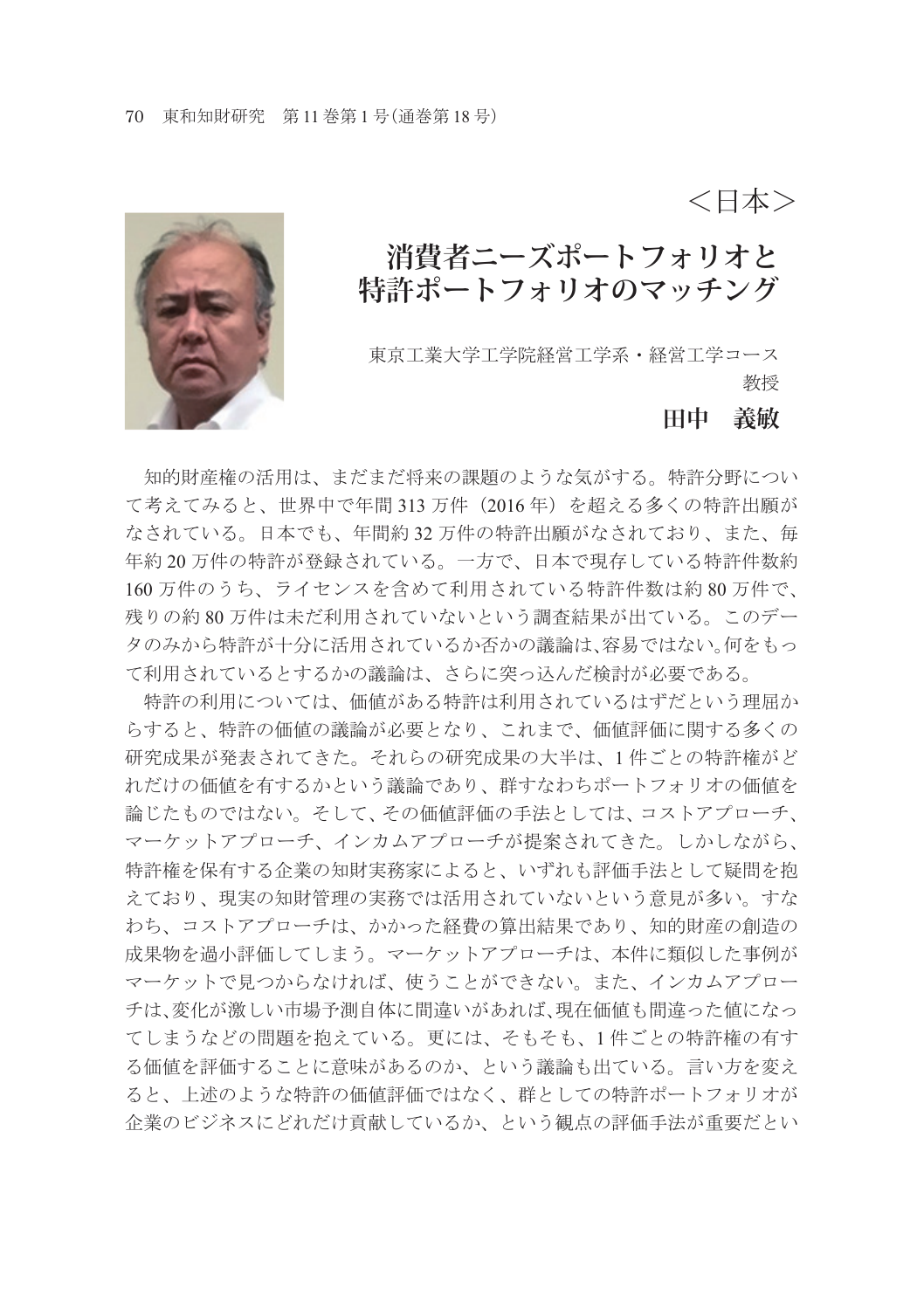うことである。筆者は、ビジネスにどれだけ貢献しているかという視点の価値評 価が重要だと考える。

 特許権の法的効力は独占排他権であり、第三者は、特許権者の許諾なく本件特 許発明の技術的範囲に参入することはできない。これによって、特許権者は、特 許発明からなる製品の市場を独占することができる。すなわち、特許権の本質的 な役割である市場独占をどれだけ達成したかを測ることによって、当該特許権の 価値を評価すべきだということになる。市場には多種多様のマーケットニーズが 存在する。これは、最終消費者または顧客のニーズとして抽出することができる。 市場を独占してマーケットシェアを向上させるためには、これらのニーズが大き い領域に独占排他権である特許権を取得していることが重要である。すなわち、 最終消費者または顧客のニーズと、取得する特許権のマッチングの度合いが特許 権の本来的価値を表わすということになる。筆者は、これを、「消費者ニーズポー トフォリオと特許ポートフォリオのマッチング」と表現している。特許情報を分 析して、一つの製品が有する技術的特徴を抽出して、これらの技術的特徴につい て消費者ニーズを調査する。この消費者ニーズポートフォリオの領域にある製品 はまさに消費者が購入したいと望む製品である。企業としては、この領域に特許 ポートフォリオを取得していることが、マーケットシェアを向上させることにつ ながる。マッチングレベルを定量化するためにはいくつかの手法が考えられる。 技術的特徴を変数とするレーダーチャート上での両ポートフォリオの図の重複部 分の面積を算出してみるという方法もその一つである。

 消費者ニーズポートフォリオと特許ポートフォリオのマッチングという課題に ついては、海外市場におけるビジネス展開にも関係してくる。益々進展するグロー バル経済の時代においては、単に国内市場を対象としているだけでは国際化に対 応することはできない。そして、グローバル市場には、国ごとに様々に異なる市 場ニーズが存在する。歴史、文化、生活様式、習慣、価値観の多様化を尊重し、 異なる市場ニーズをとらえ、そのニーズを満たしていくことが求められる時代で ある。これまでは、外国出願にあたっては、販売拠点、製造拠点、開発拠点とい う視点から出願国を決定してきた。その国の市場ニーズまで考えて特許ポート フォリオを構築するという視点はなかったと思う。しかし遠くない将来において はこのような視点を持つべき対象国も出てくる。新たに負担のかかる仕事が山済 みになってしまう恐れもあるが、消費者ニーズポートフォリオと特許ポートフォ リオをマッチングさせて、ビジネスと知的財産の橋渡しをすることによって、本 来的な知的財産権の活用の在り方を模索するうえで重要な視点になるのではない だろうか。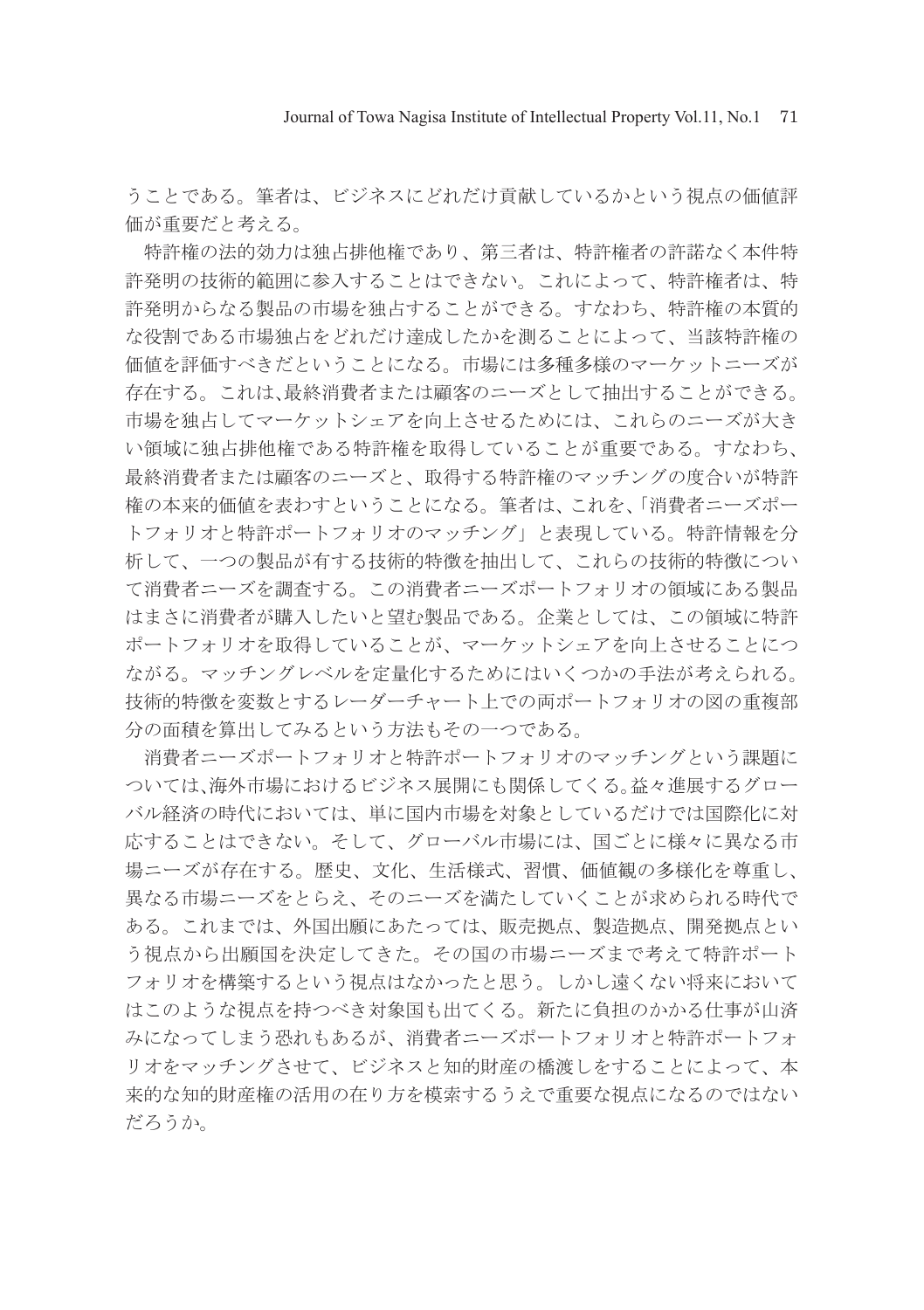# < **Japan** >

### **Matching between consumers' needs portfolio and patent portfolio**

Tokyo Institute of Technology, Professor

#### **Yoshitoshi Tanaka**

 It seems that the utilization of intellectual property rights is still a future task. Thinking about the patent field, there are many patent applications over 3,130,000 (2016) annually throughout the world. Approximately 320,000 patent applications have been filed in Japan annually, and approximately 200,000 patents are registered annually. On the other hand, according to the findings of the Patent Office, the number of patents used including licenses is approximately 800,000 out of approximately 1.6 million patents existing in Japan, the remaining about 800,000 patents have not been used yet. It is not easy to discuss whether or not patents are fully utilized from this data. Discussions on the use of patents need further investigation.

 Regarding the use of patents, from the reason that valuable patents should have been used, it is necessary to discuss the value of patents, and many research results on valuation have been published so far. Most of the research results are the discussions on how much value each patent has, and there is no discussion of the value as a group or portfolio. Cost approach, market approach, income approach has been proposed as a method of valuation. However, according to the intellectual property practitioner of the company possessing many patents, there are many opinions that they have doubts as the evaluation methods and are not utilized in the actual practice of intellectual property management. In other words, the cost approach is the result of calculating expenditure, underestimating the results of creation of intellectual property. The market approach cannot be used unless a case similar is found in the market. In addition, the income approach has problems such as present value becoming a wrong value if there is a mistake in the market forecasts themselves. Furthermore, there is also a debate on whether it is meaningful to evaluate the value of each patent. In other words, it is not important to make valuation of each patent as mentioned above, but the value in terms of how much the patent portfolio as a group contributes to the business growth of the company is very much important.

 The legal effect of a patent right is a monopoly exclusive right and any third party cannot enter the technical scope of the patented invention without the permission from the patent owner. In this way, the patent owner can monopolize the market of the product made of the patented invention. In other words, we should evaluate the value of patents by measuring how